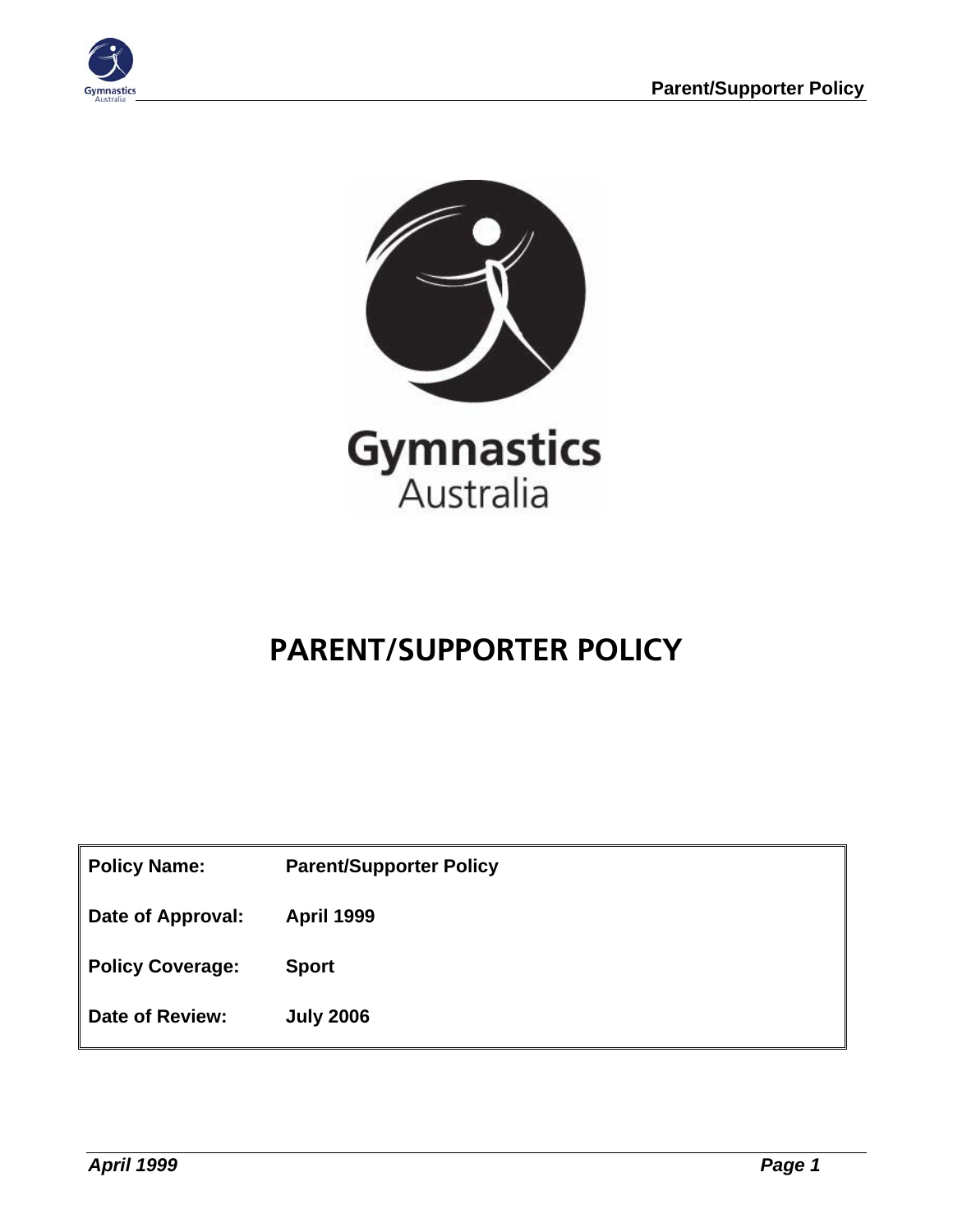

### **1. INTRODUCTION**

Gymnastics Australia (GA) has established the following policy to ensure that their Australian Teams are given the best possible chance of success without the distractions that can be inadvertently brought onto the team by well meaning supporters and parents.

This policy should be read and understood by all parents and supporters. GA asks for your total support in ensuring that this policy is adhered to.

#### **2. TEAM TRAVEL**

When the overseas tour or competition in Australia is organised by GA, the following conditions apply:

- Parents/supporters are asked not to travel on the same flights as the team
- Parents/supporters are asked not to request assistance from GA with travel bookings.
- Official Supporters Tours may be conducted by GA or by prior arrangement GA may assist in co-ordinating any supporter groups.

#### **3. TEAM ACCOMMODATION**

When the overseas tour or competition in Australia is organised by GA, the following conditions apply:

- Parents/supporters are asked not to arrange accommodation in the same hotel as the team.
- Parents/supporters are asked not to request assistance from GA with accommodation bookings.

#### **4. CONTACT WITH TEAM MEMBERS**

GA ask that all parents and supporters refrain from contacting the athletes at times other than approved by the team manager and/or personal coaches. It is understood that the support of the parents is vital to the athlete and every effort will be made to ensure that social/family time is allocated when appropriate to competition and training times. This will also apply to official Training Camps held prior to major competitions.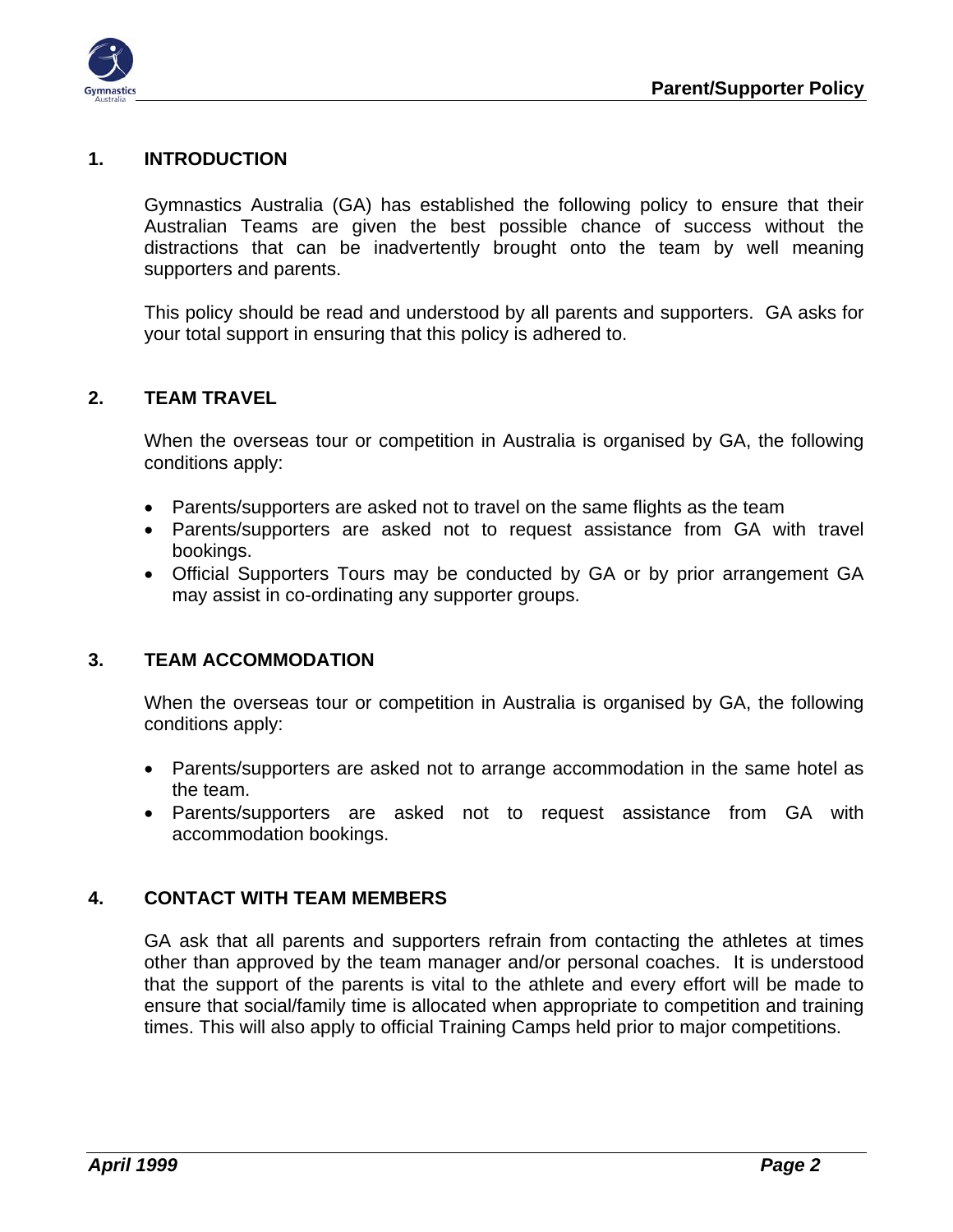

#### **5. GA COMMUNICATION**

All parents will be informed of details of the tours via team circulars issued from the GA office. The circulars will advise contact details for the team whilst competing overseas.

Parents are invited to contact the GA office should they have any concerns or queries regarding the tour or competition. Results from the competitions are placed as soon as possible on the GA Web Site or links are established to the competition sites.

Where possible, GA will endeavour to secure tickets to major events held overseas e.g. World Championships for any organised supporter groups.

#### **6. GENERAL**

Parents/supporters are requested to refrain from placing themselves in a situation overseas where the Team Management may have to deny a request, which may at the time seem harsh and unreasonable to the parents/supporters e.g.:

- Seeking assistance with local transport (wanting to travel on the team bus)
- Socialising with the team whilst they are in transit at airports
- Making arrangements to coincide with team plans when prior information is known (it is understood that this may happen accidentally)

#### **7. CONCLUSION**

GA asks that all parents/supporters understand that this policy has been implemented to ensure that the team is given the best opportunity to perform without any distractions.

GA seeks your support in accepting this policy, which will ensure that all parents/supporter groups travelling overseas fully understand the situation.

#### **8. APPEALS AND GRIEVANCE**

All members have the opportunity to appeal and/or lodge a grievance to the relevant management levels. Further details are contained in the GA Grievance and Appeals policy document.